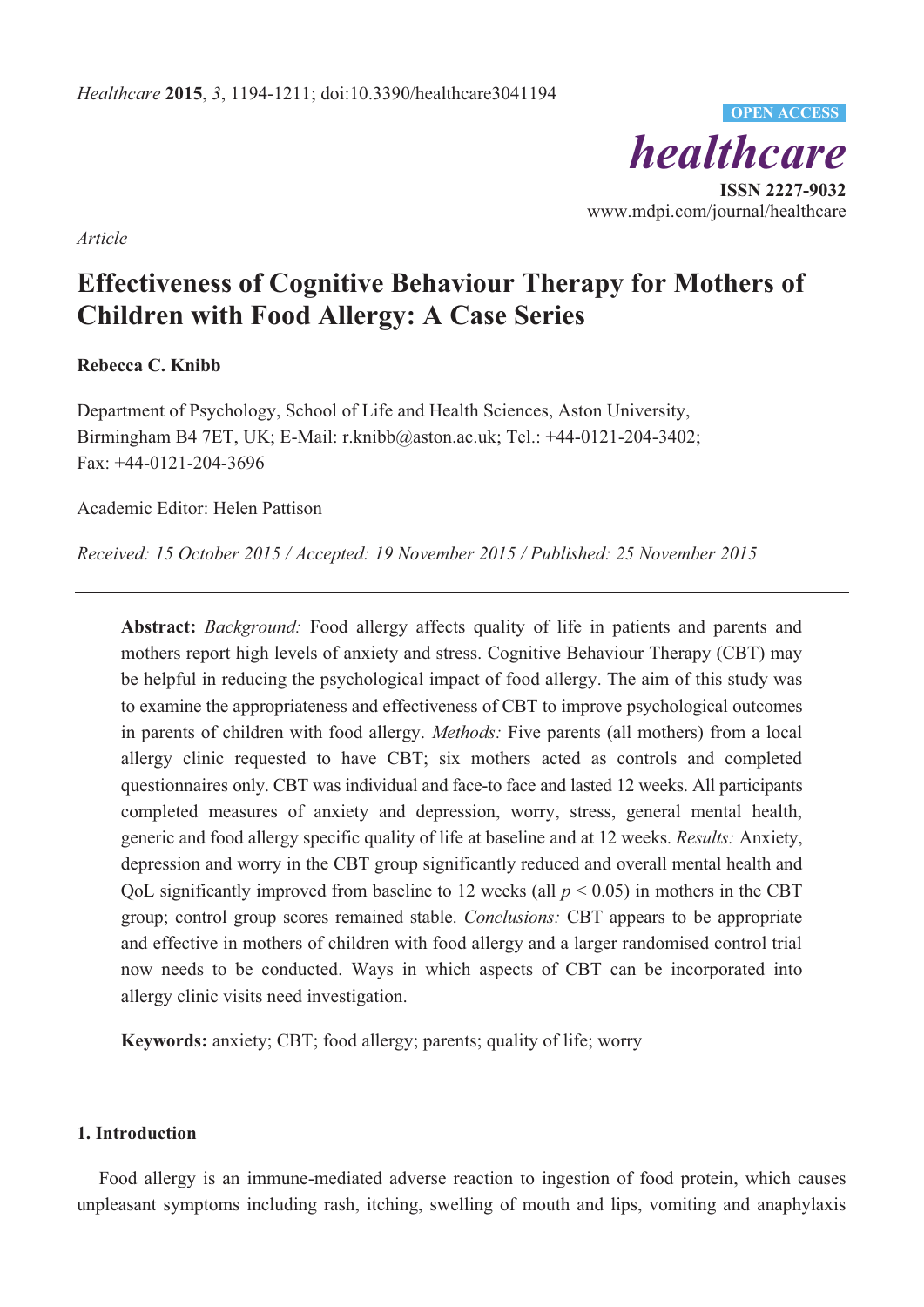which is a systemic reaction which can be life threatening if not promptly treated with adrenaline [1]. Prevalence rates are increasing and currently around 5%–8% of children are affected [1,2]. Treatment involves avoidance of the implicated foods and emergency treatment of symptoms caused by accidental ingestion. Constant vigilance is therefore needed to avoid these symptoms and a number of studies have found that food allergy can have a big impact on the quality of life (QoL) of children and adult sufferers as well as their immediate family [3]. Food allergy has also been found to be associated with higher levels of stress and anxiety in parents, particular mothers, caring for a food allergic child, compared to a general healthy population [4,5]. It is thought that the constant vigilance needed to check the safety of foods for their child and the anxiety caused by the potential fatal consequences of accidental ingestion of an allergen are to blame [4].

Qualitative work has supported these findings and also provides further insights into why food allergy can cause such distress. Akeson *et al.* [6] explored the psychosocial impact of living with anaphylaxis in seven parents of children with food allergy. Parents had vivid recall of severe reactions in their children, which was seen as a traumatic experience and could explain why they developed high levels of anxiety levels which persisted long after the incident. Parents also exhibited great anxiety in handing responsibility over to their child (such as reading own food labels, doing own cooking) and wanted to retain the control of the food allergy themselves. In a study of six mothers of children aged 6 to twelve years who were at risk of anaphylaxis, a feeling of living with risk was predominant [7]. The risks were perceived not just from the allergy, but from the environment and from people around them who might not understand food allergy. Mothers also felt that they lived in fear for both the present and the future for their child.

Looking after a child with food allergy therefore has an effect on the mental health status of the parent and guidelines on the management of food allergy state that reducing distress in parents is the next important step [8]. Information about food allergy and advice from health care practitioners at allergy clinics does not seem to help reduce levels of distress [9] and so for some families further support is warranted. Group interventions may be helpful; LeBovidge *et al.* [10] delivered an educational workshop to parents and children with food allergy, which resulted in parents reporting an increase in perceived competence in coping and reduction in burden of coping with their child's allergy. The study did not use validated measures or a control group and so although results provide some preliminary evidence for the efficacy of educational group interventions, further research is needed. Polloni *et al.* [11] assessed reasons for psychological treatment for food allergy in 100 consecutive families attending an allergy clinic in Italy. A total of 40% reported emotional and social problems such as anxiety, fear, stress, social isolation and poor self-esteem. A further 40% reported difficulties in managing food allergy and poor coping strategies for dietary management. Psychological support was provided mostly for children and adolescents by a clinical psychologist, although there is a lack of detail provided regarding the type of support offered. All patients reported their problems were a bit or much better after receiving support and nearly all said their problems were now more bearable.

For many families then, brief interventions may help them manage food allergy more effectively and reduce the stress and worry that can be involved. In some cases though, parents suffer prolonged and very high levels of anxiety and worry, particularly if the child has suffered a life threatening anaphylactic reaction [6,7]; for these parents more targeted therapy such as individual Cognitive Behaviour Therapy (CBT) may be more effective. CBT is an evidence based talking therapy which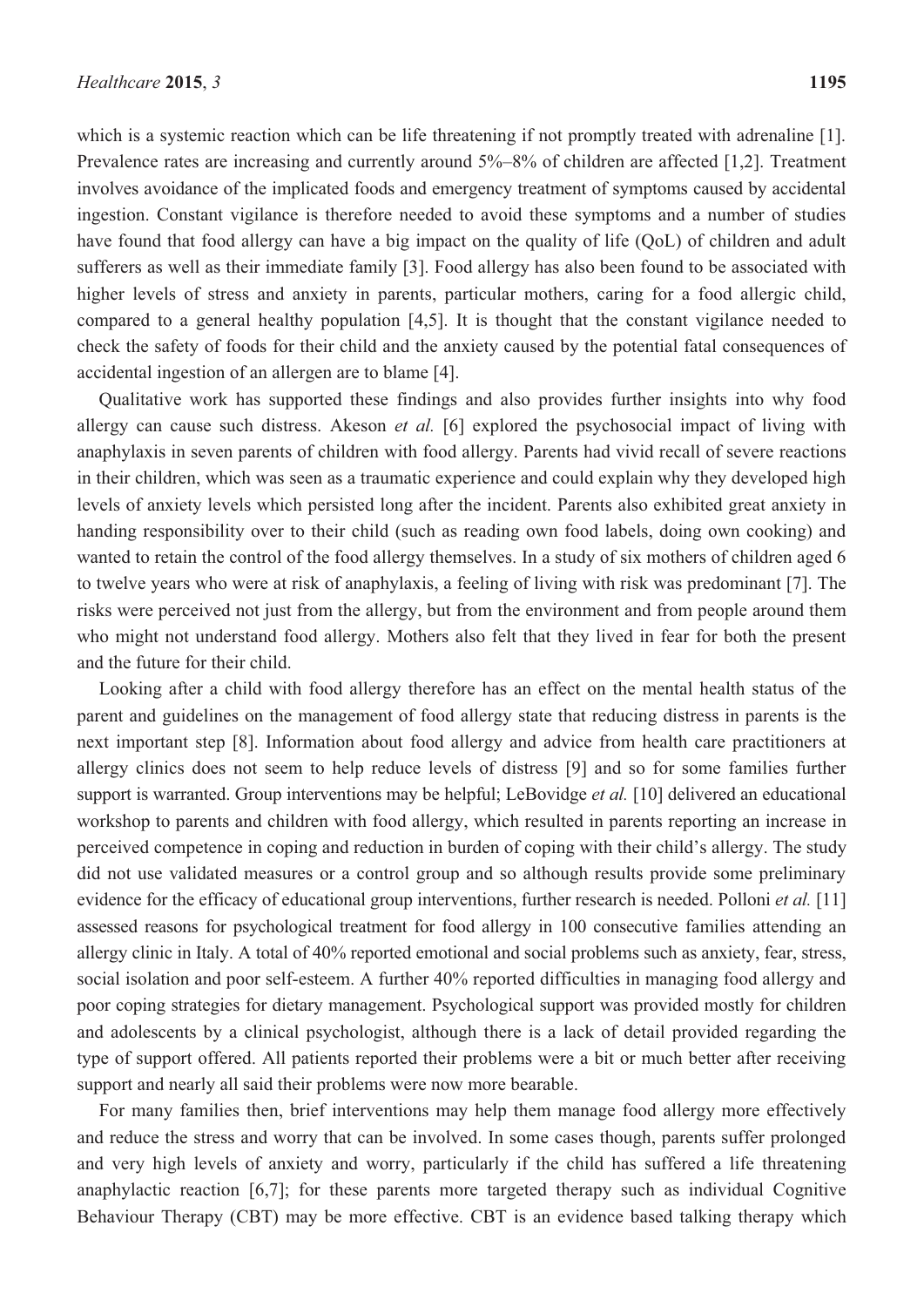focuses on present difficulties including symptoms, emotions, behaviour and negative thoughts. Therapy involves an assessment of how these factors interact to cause and maintain mental health issues such as anxiety and depression and techniques are used to change behaviour or thoughts to help promote better mental health. It has been shown to be extremely effective for reducing levels of anxiety (e.g., [12,13]) and effective for people suffering from chronic conditions such as asthma and chronic obstructive pulmonary disease (e.g., [14,15]). Randomised control trials for CBT for those with asthma has been found to increase QoL and reduce anxiety [14,16], reduce depression and asthma-specific fear and improve asthma specific QoL [17]. These studies adopted individual face-to-face CBT over eight to ten weeks offering support for this method of CBT delivery in allergy related conditions.

Very few studies have investigated efficacy of CBT for improving psychological outcomes in parents. Wong and Poon [18] provided ten weeks of group CBT to 58 Chinese parents of children with developmental disabilities and found significant improvements in general health of the parent, parental stress and parental quality of life compared to a control group post-treatment. No study to date has reported on the appropriateness or effectiveness of individual face-to-face CBT for improving psychosocial outcomes in parents of children with food allergy. The presented case series aims to investigate whether individual CBT is an appropriate therapy for these parents and whether it could be effective in reducing anxiety, depression, worry and stress and improve QoL.

# **2. Methods**

#### *2.1. Design*

This study employed a non-randomised case control design and a case series of five parents who underwent CBT is presented here. The study was given ethical approval by the Derby Hospitals NHS Trust Research Ethics Committee for the East Midlands (reference number: 11/EM/0401). It was also registered with the Derbyshire NHS Trust Research and Development Office. All participants were recruited from Derby Children's Hospital and gave written informed consent before taking part in the study.

## *2.2. Participants*

Participants  $(n = 11)$  were all mothers of children diagnosed with food allergy at a local allergy clinic; 5 mothers had CBT and 6 mothers were recruited to a control group.

# 2.2.1. Inclusion Criteria

Participants had to have at least one child with a clinical diagnosis of food allergy (diagnosed by skin prick tests, blood tests or food challenge by an allergy specialist or paediatrician). Participants requesting CBT had to have difficulties that were suitable for treatment with this therapy; this included high stress levels, high anxiety, high levels of worry and/or low mood. This was assessed during a CBT assessment session and was aided by the scores obtained on the questionnaires, and the diagnostic manual DSM-IV-R [19]. Participants also needed to be able to understand written and spoken English.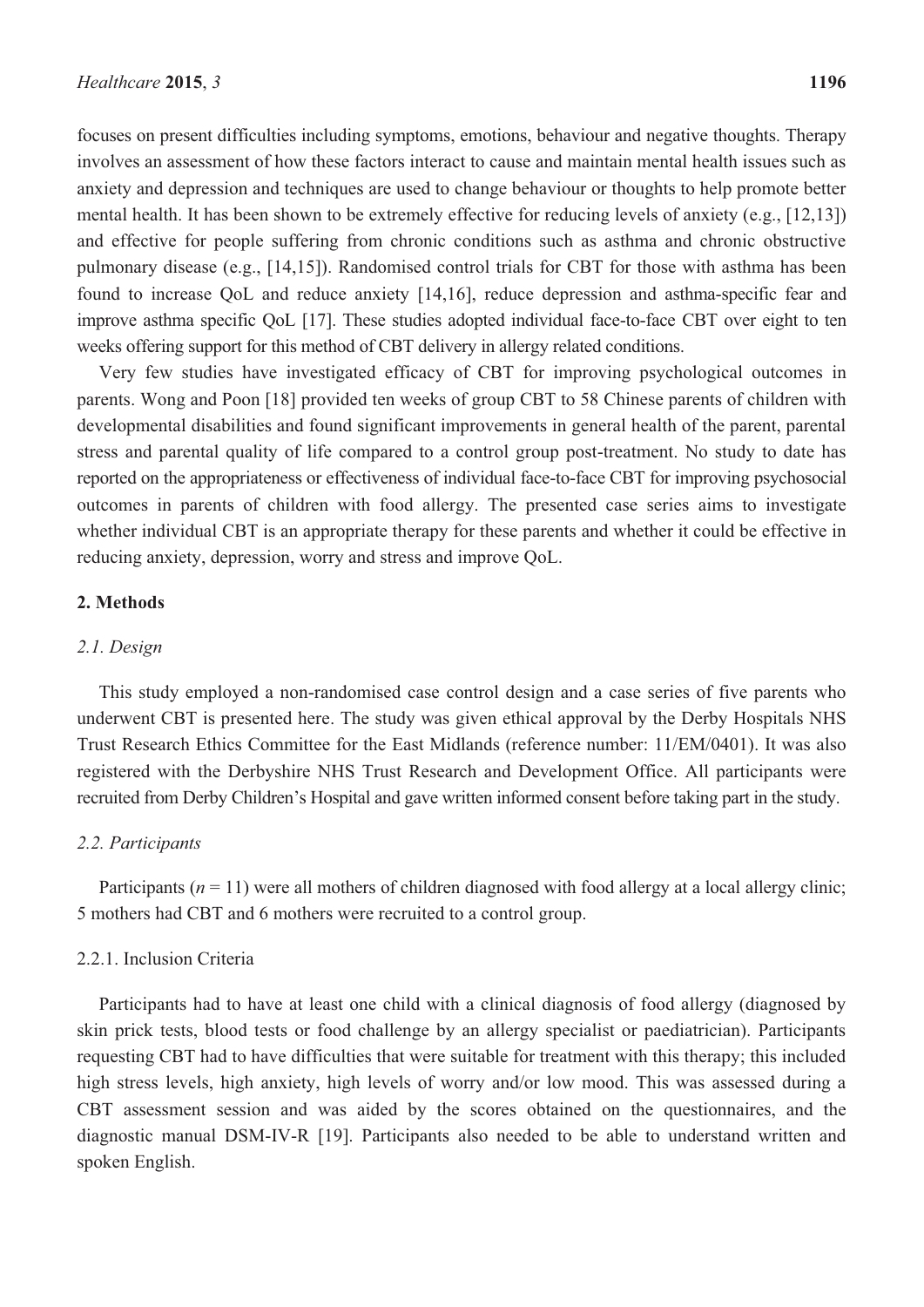## 2.2.2. Exclusion Criteria

Exclusion criteria were currently being treated by a psychiatrist or a psychotherapist; taking medication for anxiety or depression; currently suffering from a chronic illness that may impact on quality of life or mental health; not having a child that suffers from food allergy.

# *2.3. Materials*

## 2.3.1. Demographic and Food Allergy Questionnaire

A questionnaire to gather demographic information from the parent and food allergy information about their child was developed based on that used in previous published studies [5]. Information collected included the type of food allergy, symptoms, how the allergy was diagnosed, medication, history of anaphylaxis and presence of other atopic conditions such as asthma, hay-fever and eczema.

# 2.3.2. Hospital Anxiety and Depression Scale (HADS)

The HADS [20] is a 14-item self-report measure of anxiety and depression; higher scores indicate greater anxiety and depression. It has cut off scores to detect clinical cases of anxiety and depression: scores of 0–7 are classified as normal, 8–10 as mild, 11–14 as moderate and 15–21 as severe. The measure has excellent internal consistency with Cronbach's α of 0.93 for anxiety and 0.90 for depression and the scale has good construct validity [21].

#### 2.3.3. Perceived Stress Scale (PSS-14)

The PSS-14 [22] is a 14-item self-report measure which asks about thoughts and feelings in the last month, with a higher score indicating greater perceived stress. This measure has good internal consistency (Cronbach's  $\alpha$  = 0.84) [23].

#### 2.3.4. Food Allergy Quality of Life-Parental Burden Scale (FAQL-PB)

The FAQL-PB scale [24] is a 17-item instrument which asks about the burden of food allergy felt by the family; higher scores indicate greater perceived burden. Internal consistency in a U.K. sample [25] has been reported as strong (Cronbach's  $\alpha = 0.95$ ) and it also demonstrated good convergent and construct validity.

## 2.3.5. The World Health Organisation QoL Scale (Brief Version) (WHOQOL-BREF)

The WHOQOL-BREF [26] is a 26 item QoL scale, which measures four major domains: physical, psychological, social relationships and environment. A higher score on this scale relates to better quality of life. The scale has good reliability across domains (alphas range from 0.68 to 0.82) [26].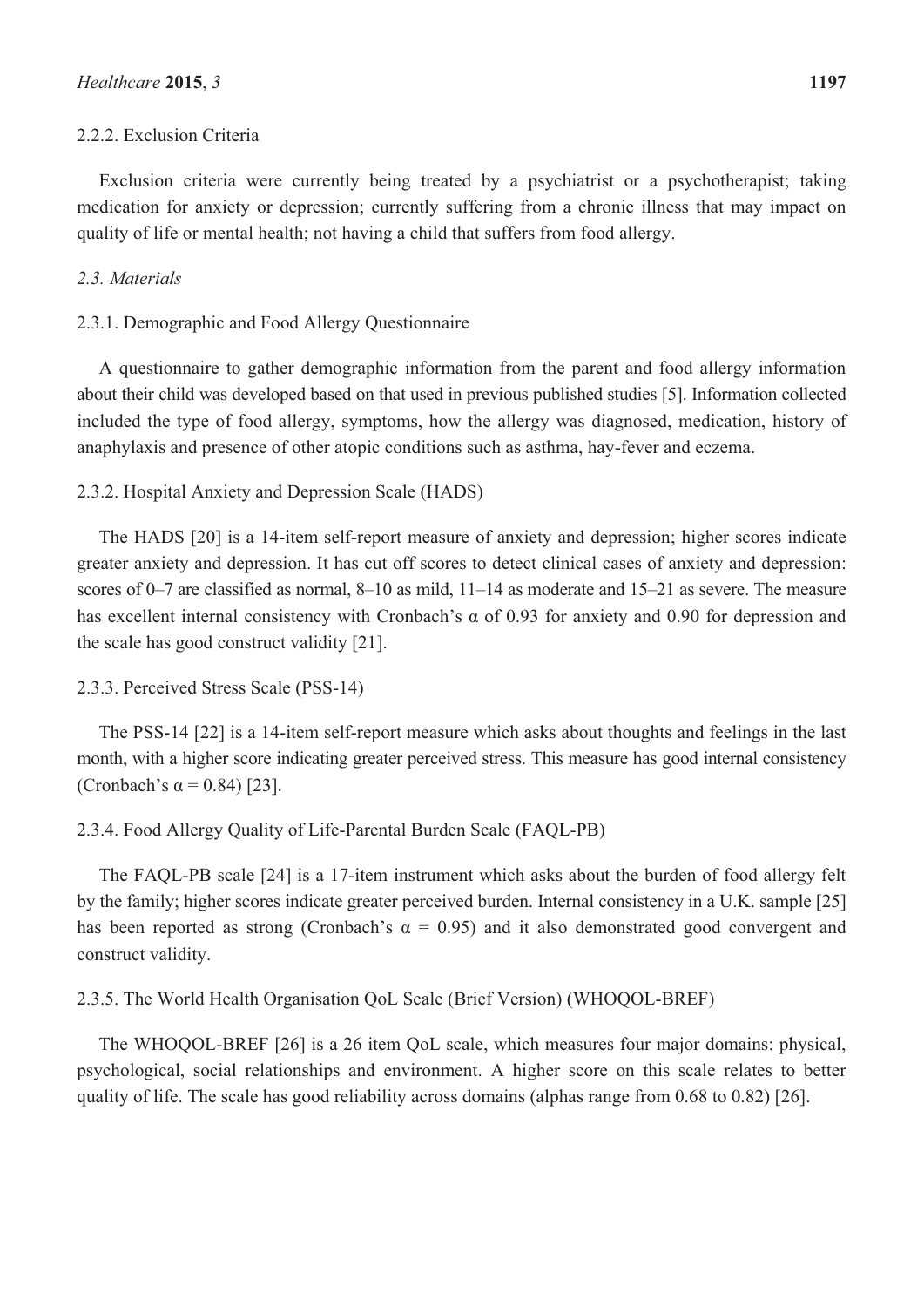## 2.3.6. Penn State Worry Questionnaire (PSWQ)

The PSWQ [27] is a 16 item scale to measure worry. Higher scores indicate greater worry, with scores over 45 indicating Generalised Anxiety Disorder. The scale has excellent internal consistency (Cronbach's  $\alpha$  > 0.7), good test re-test reliability and good validity [27].

#### 2.3.7. General Health Questionnaire-12 (GHQ-12)

The GHQ-12 [28] is a 12 item scale of current mental health. Scores over 11–12 indicate clinical caseness. The scale has excellent internal consistency (Cronbach's  $\alpha = 0.77{\text -}0.93$ ) and good validity [28].

#### 2.3.8. Problems and Targets

A problem list and end targets were developed collaboratively with each participant following established guidelines [29]. Problem statements were based on areas mothers wanted to address where they felt they were not coping well and were causing emotional distress. They were rated on a 9 point Likert Scale from 0 to 8 for how much the behaviour interfered with their normal activities (behaviour)  $(0 =$  does not to  $8 =$  continuously) and for how much the problem upset them (discomfort)  $(0 =$  does not to 8 = very severely). Targets for each problem statement were developed and similarly rated on a 9 point scale from 0 to 8 for how often they did the target behaviour ( $0 =$  complete success to  $8 =$  have not made a start) and how much discomfort the target behaviour caused them  $(0 =$  none to  $8 =$  very severe).

## *2.4. Procedure*

Parents of children who had been diagnosed with food allergy by a local allergy clinic were given information about the study, either in person when they attended the clinic, or by a letter sent to their home from the clinic. Parents interested in having CBT were invited to a full assessment session. Parents not interested in having CBT sessions but wanted to take part in the study were asked to act as controls and complete questionnaires only.

Participants requesting CBT were seen on an individual basis in one of the counseling rooms at the University or in their own homes. In the first session participants completed all questionnaires and a cognitive and behavioural functional analysis (which focuses on thoughts, behaviours, emotions and physical symptoms) was conducted in order to ensure they met the inclusion/exclusion criteria and to facilitate the development of an appropriate and tailored treatment plan for that individual [30]. The course of CBT was provided one-to-one, once a week for 12 weeks and each session lasted approximately one to one and a half hours. Problems and end targets were set with each individual and an evidence-based treatment plan was developed. Problems and targets were rated at regular intervals and all questionnaires were completed again at week 12. CBT was provided by a chartered and practitioner psychologist with extensive training (to Masters level) in CBT and in depth knowledge of food allergy (RK).

The control group completed the same questionnaires as the CBT group at baseline (during a face-to-face session with the researcher) and at week 12 (via post). No participants withdrew from the study, but 2 controls were lost to follow-up.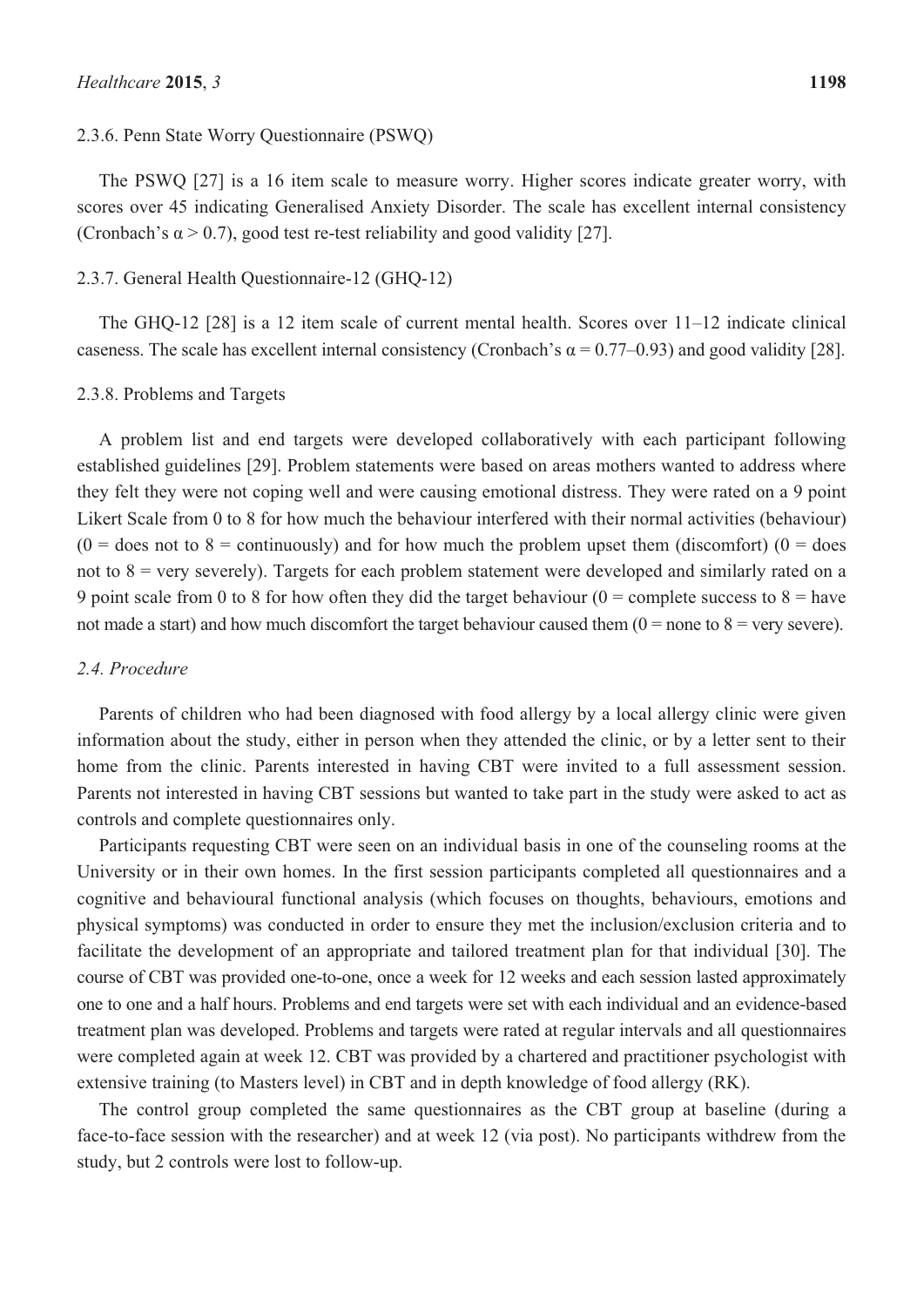#### *2.5. Data Analysis*

All data was coded and analysed using SPSS version 20. All analyses were two-tailed with alpha set at 0.05. Kolmogorov-Smirnov tests were run to assess normality, which revealed most scale scores were not normally distributed, due to the low numbers of participants. Non-parametric tests were therefore used. Differences between cases and controls were analysed using Mann-Whitney U tests for Independent Samples. Changes in scale scores from baseline to end of therapy were analysed by Wilcoxon signed-rank tests. Effect sizes were estimated by converting z scores for each test statistic to *r* values (by dividing the *z* value by the square root of the number of observations); small effect sizes have r values of 0.1 to 0.3, medium effect sizes have *r* values 0.3–0.5, large effects are over 0.5 [31].

Participants did not have the same number of problems and targets, so baseline and end of treatment mean scores were calculated for each participant; all baseline problem scores were summed for each participant and divided by the number of problems set to derive a mean baseline problem score and the same was done for end of treatment problem scores. The same was applied to target scores. Differences in mean problem and target scores from baseline to end of intervention were analysed using Wilcoxon signed-rank tests. Improvement scores for problems and targets were calculated by taking the final mean score for success on a problem or target away from the initial mean score; larger scores indicated bigger improvements in reducing problems and attaining targets.

# **3. Results**

#### *3.1. Demographic and Food Allergy Details of Parents and Children*

Demographic and food allergy details for parents in the CBT and control groups and their children can be seen in Table 1. The types of foods and symptoms were broadly similar for children of cases and controls. The notable differences were more egg and tree nut allergy, multiple food allergies and history of anaphylaxis in children of parents who had CBT, however, numbers were too low to run analysis to check for differences. There were no significant differences between the age of parents in the CBT group and control group or the age of children in these two groups (all  $p > 0.05$ ) (Table 1).

| <b>Parent and Child Characteristics</b>  | <b>CBT</b> Group | <b>Control Group</b> |
|------------------------------------------|------------------|----------------------|
| Parents (n)                              | 5                | 6                    |
| Sex $(n\%)$ female                       | 5(100.0)         | 6(100)               |
| Ethnic origin (n%) White British         | 5(100)           | 6(100)               |
| Age, mean in years (SD)                  | 38.80 (4.38)     | 33.00 (8.46)         |
| <b>Food Allergic Child</b>               |                  |                      |
| Sex $(n\%)$ male                         | 3(60.0)          | 3(50.0)              |
| female                                   | 2(40.0)          | 3(50.0)              |
| Age, mean in years (SD)                  | 6.60(3.36)       | 5.00(3.58)           |
| Age range in years                       | $2 - 9$          | $2 - 12$             |
| Time since diagnosis, mean in years (SD) | 5.67(3.23)       | 3.87(2.59)           |

**Table 1.** Demographic and food allergy details for parents and children in the CBT and control group.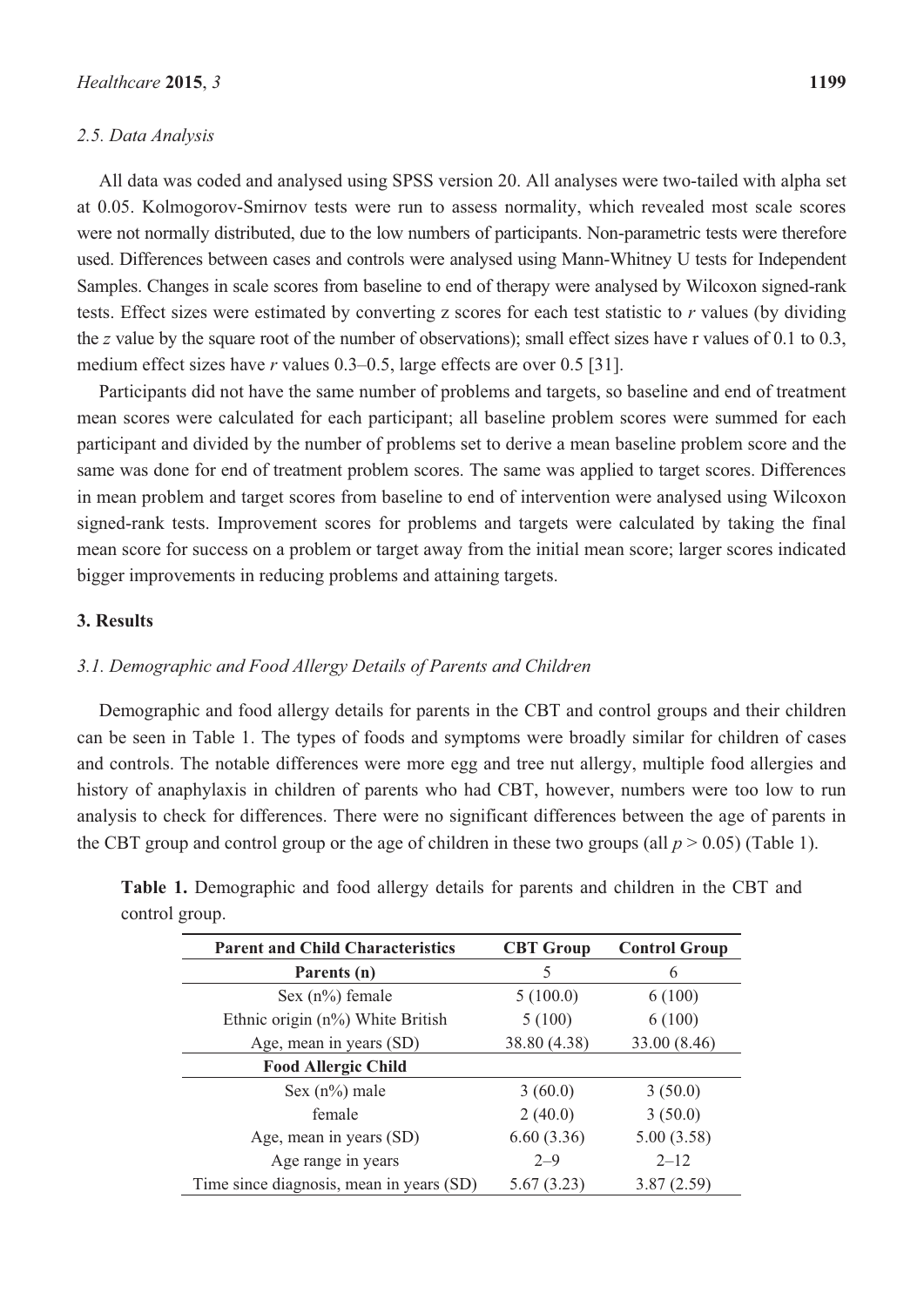| <b>Parent and Child Characteristics</b> | <b>CBT</b> Group | <b>Control Group</b> |  |
|-----------------------------------------|------------------|----------------------|--|
| Food Allergy, n (%)                     |                  |                      |  |
| Peanut                                  | 3(60.0)          | 4(66.67)             |  |
| Treenuts                                | 3(60.0)          | 2(33.33)             |  |
| Egg                                     | 5(100.0)         | 0                    |  |
| Milk                                    | 3(60.0)          | 3(50.0)              |  |
| Fish                                    | $\mathbf{0}$     | 0                    |  |
| Soy                                     | $\Omega$         | 2(33.33)             |  |
| Tomato                                  | $\Omega$         | 1(16.67)             |  |
| Number of Food Allergies, n (%)         |                  |                      |  |
| 1 food                                  | 1(20.0)          | 2(33.33)             |  |
| 2 foods                                 | 1(20.0)          | 3(50.0)              |  |
| $3+$ foods                              | 3(60.0)          | 1(16.67)             |  |
| Type of Symptoms, n (%)                 |                  |                      |  |
| Respiratory                             | 4(80.0)          | 4(66.67)             |  |
| Swelling of face, lips, tongue, eyes    | 2(40.0)          | 4(66.67)             |  |
| Gastrointestinal                        | 5(100.0)         | 5(83.33)             |  |
| Skin rash/hives                         | 3(60.0)          | 5(83.33)             |  |
| History of anaphylaxis                  | 3(60.0)          | 2(33.33)             |  |
| Presence of Asthma, Hayfever, Eczema    | 5(100.0)         | 6(100.0)             |  |
| Medication Prescribed, n (%)            |                  |                      |  |
| Adrenalin auto-injector                 | 3(60.0)          | 2(33.33)             |  |
| Antihistamines                          | 6(100.0)         | 6(100.0)             |  |

**Table 1.** *Cont*.

# *3.2. A CBT Model for Parents of Children with Food Allergy*

After initial assessments had been conducted, a longitudinal idiographic model was developed which described the experiences of the participants and was used in subsequent sessions to aid therapy (Figure 1). The model included issues prior to the diagnosis of food allergy that parents thought affected their present difficulties. Some were related to food allergy, such as problems in getting a diagnosis for their child, and some were not, such as mental health difficulties prior to having a child with food allergy. The model also included core beliefs described by the participants as related to their child's food allergy, such as being a bad mother, being a failure as a parent and that the world is an unsafe place.

Parents reported a number of dysfunctional assumptions they had developed, some examples of which can be seen in Figure 1. Activating events such as being invited to a party could trigger some or all of these dysfunctional assumptions and promote negative automatic thoughts which focused on risk, danger and inability of others to look after their child. A large list of emotions was generated by mothers, with some being more salient in particular situations. Anxiety was more predominant in situations such as being invited out to a social occasion or when trying a new food. Guilt was predominant when they had to ask someone else to look after their child or their child had an accidental reaction.

These thoughts and feelings were associated with avoidance behaviours, such as not eating out, not going on holiday abroad or simply trying not to think about issues such as the possibility of their child having an anaphylactic reaction in the future. Mothers also exhibited safety behaviours such as constant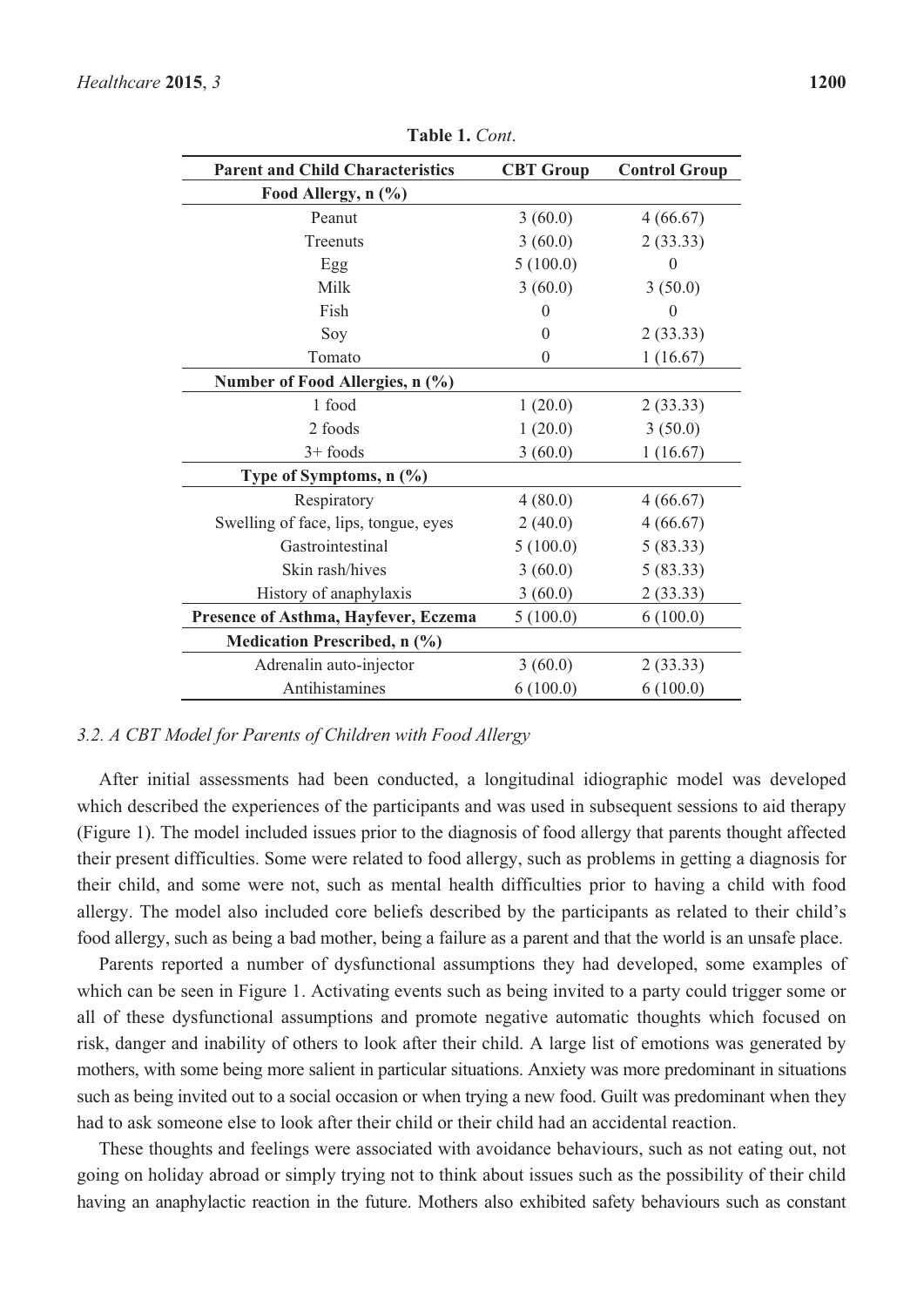checking of their mobile phone when their child was not in their care. The physiology reported was similar to that exhibited in those suffering from anxiety or panic, such as increased heart rate; or was associated with low mood such as crying and fatigue. These thoughts, feelings, emotions and physiology then reinforced core beliefs and dysfunctional assumptions, thus maintaining the difficulties.



**Figure 1.** CBT model for food allergy.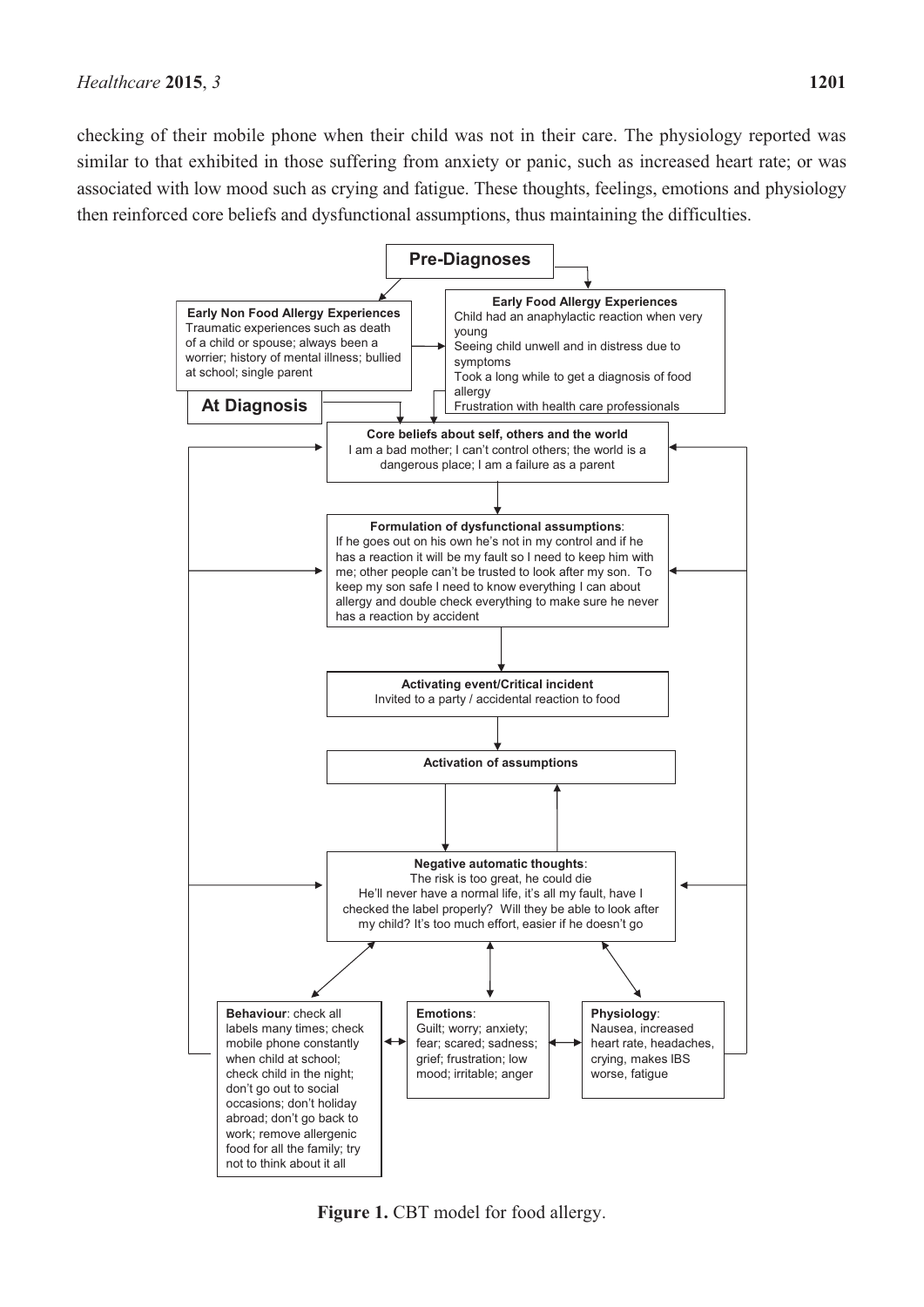#### *3.3. Problems and Targets and Interventions Used*

Participants had between 3 and 4 problems each that they wished to address. Examples of these can be seen in Table 2. Each problem statement had a related end target and a range of evidence based CBT interventions were used to enable participants to achieve these. Examples of these can be seen in Table 3. For all participants psychoeducation about CBT, stress, anxiety, worry and depression was conducted. Education about food allergy was also delivered as confusion, misconceptions and erroneous beliefs were evident, particularly surrounding evidence for maternal diet causing allergy in their child, level of risk for child having a severe allergic reaction, how to use an adrenaline auto-injector (AAI), what skin prick tests showed and whether children can grow out of their allergies.

**Table 2.** Examples of problem statements from participants.

#### **Problem Statements**

I feel very anxious and cry when I think about what might happen if my son has a serious reaction as I feel as if I won't know what to do and he might die, so I try not to think about it or talk about it.

I am very anxious when my son is not with me and I worry that he might eat something he shouldn't and have a bad reaction, so I check my mobile every ten minutes in case I have missed a call about him, which makes me more anxious and I can't concentrate on my work.

I worry about how my daughter will cope as she gets older and more independent and wants to go out on her own with her friends. I am scared she won't know what to do if she has a bad reaction so I find it hard to let her have some control over what she eats.

I feel guilty asking other people to look after my daughter as they need to know what she can and cannot eat and how to give her an injection of adrenaline if she has a bad reaction, so most of the time I don't let her go and stay with other people and that makes me feel guilty too.

When we are going through a bad time with my daughter's eczema I don't get a lot of sleep and during the day I can feel really frustrated and angry and I shout at my daughter, which makes me feel guilty as she gets upset.

I feel very anxious when we go out for the day as I have to do all the planning and work out what my son will be able to eat, I don't get much help with this and I get frustrated and angry about that.

Baseline and end of intervention mean ratings and the mean change scores for each participant for frequency of behaviour and for discomfort caused can be seen in Table 4. There was a significant reduction in problem statement ratings from baseline to end of treatment for frequency of behaviour  $(T=0; z=-2.03, p=0.042, r=0.64)$  and for discomfort  $(T=0, z=-2.03, p=0.042, r=.64)$ . There was also a significant reduction in target statement ratings from baseline to end of treatment for frequency of behaviour ( $T = 0$ ,  $z = -2.02$ ,  $p = 0.043$ ,  $r = 0.64$ ) and for discomfort ( $T = 0$ ,  $z = -2.02$ ,  $p = 0.043$ ,  $r = 0.64$ ).

## *3.4. Impact of CBT on Quality of Life*

At baseline cases had significantly poorer physical and psychological QoL than controls ( $p = 0.05$ ). They also had significantly worse food allergy specific QoL ( $p = 0.004$ ) (See supplementary Table S1) for the full data). At the end of the intervention there were no longer any significant differences between case and controls for QoL (all  $p > 0.05$ ).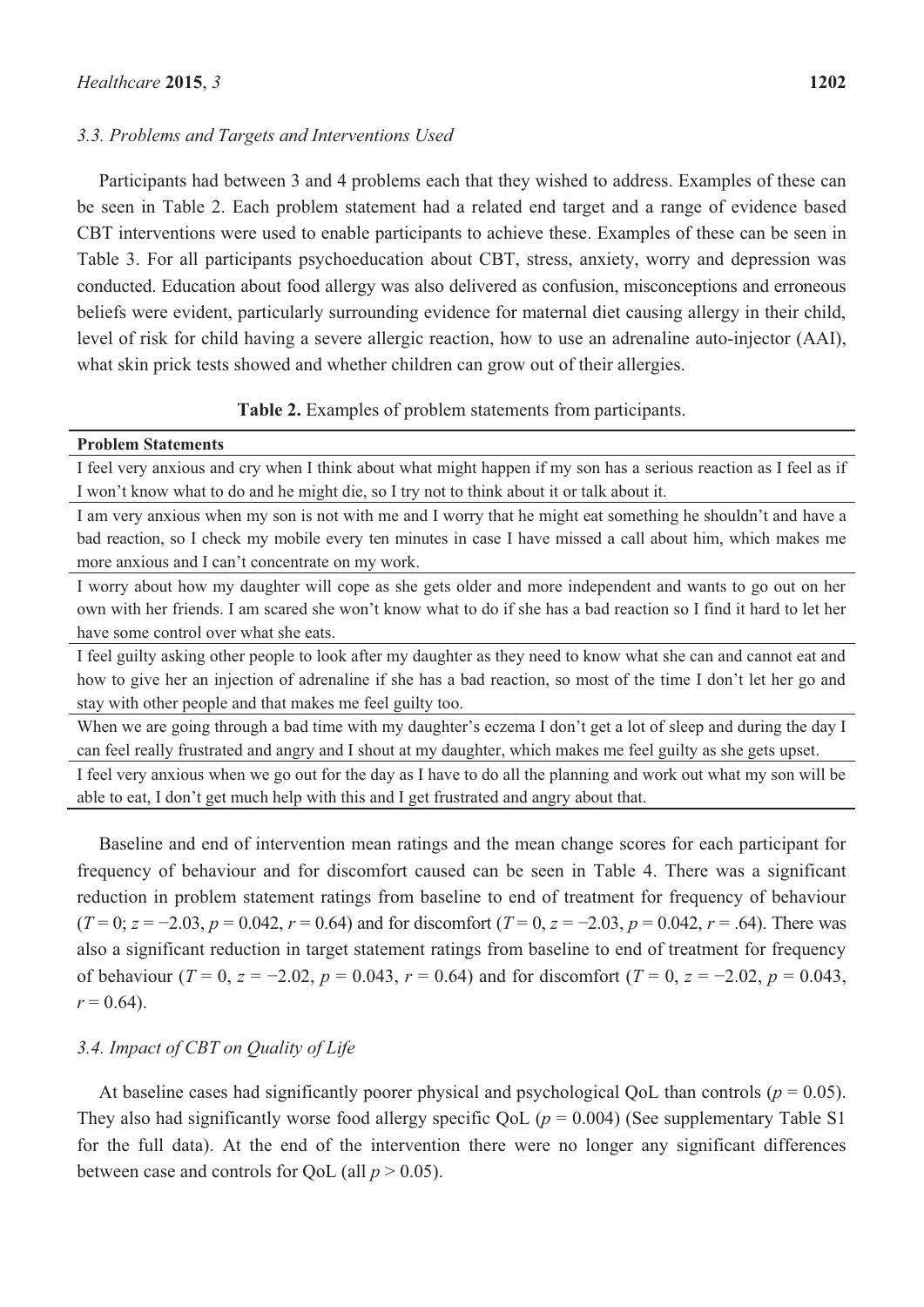Participants in the CBT intervention group had significantly better physical QoL at the end of intervention compared to their baseline scores ( $p < 0.05$ ). For all other generic areas of QoL the CBT group reported better QoL at the end of treatment but scores only approached significance. CBT participants had significantly less food allergy related parental burden at the end of the intervention  $(p < 0.05)$  (see supplementary Table S2). For controls there were no significant differences from baseline to the end of 12 weeks on any of these scale scores (all  $p > 0.05$ ) showing that their QoL remained stable throughout the duration of the study (Supplementary Table S2).

| <b>Target Statements</b>                                                                                   | <b>Interventions Used</b>                                            |  |  |  |
|------------------------------------------------------------------------------------------------------------|----------------------------------------------------------------------|--|--|--|
|                                                                                                            | 1. Graded exposure to information about anaphylactic shock to        |  |  |  |
| I would like to feel less anxious about                                                                    | reduce anxiety, including watching educational videos                |  |  |  |
| my son having a bad reaction and be                                                                        | 2. Psychoeducation about what might happen if a child goes into      |  |  |  |
| more confident in knowing what to do if                                                                    | anaphylactic shock                                                   |  |  |  |
| he does                                                                                                    | 3. Role play using a trainer AAI with the parent and therapist       |  |  |  |
|                                                                                                            | 4. Role play using a trainer AAI by the parent with their child      |  |  |  |
|                                                                                                            | 1. Worry tree to help decide what worries are controllable and what  |  |  |  |
|                                                                                                            | to do about them                                                     |  |  |  |
| I would like to worry less about my child                                                                  | 2. Behavioural experiment to see what happens if                     |  |  |  |
| becoming more independent as he gets                                                                       | a. they allow child to read own food labels and decide what they     |  |  |  |
| older and trust him to take more                                                                           | can eat                                                              |  |  |  |
| responsibility for his allergies                                                                           | b. let child remember their medication and put their own creams on   |  |  |  |
|                                                                                                            | for their eczema                                                     |  |  |  |
|                                                                                                            | 3. Role play with child showing their friends how to use the trainer |  |  |  |
|                                                                                                            | AAI in an emergency                                                  |  |  |  |
|                                                                                                            | 1. Psychoeducation and role play regarding how parent might teach    |  |  |  |
| I would like to be able to leave my child                                                                  | someone else what they need to know about their child's allergy      |  |  |  |
| with people and not feel guilty about this,                                                                | and use of an AAI                                                    |  |  |  |
| so that I have more time for myself, and                                                                   | 2. Behaviour experiment to test out consequences of leaving child    |  |  |  |
| worry less when he's not with me                                                                           | with someone else                                                    |  |  |  |
|                                                                                                            | 3. Exploration of dysfunctional ways of thinking and making          |  |  |  |
|                                                                                                            | assumptions based on mind reading of others                          |  |  |  |
| I would like to be able to learn how to                                                                    | 1. Diary to keep a log of mood                                       |  |  |  |
| cope with things when my child is having<br>a bad time with her eczema and not feel<br>angry, upset or low | 2. Diary to log positive events and emotions in order to raise mood  |  |  |  |
|                                                                                                            | and self-esteem                                                      |  |  |  |
|                                                                                                            | 3. Challenging negative automatic thoughts such as "I cannot cope    |  |  |  |
|                                                                                                            | with this" and looking at evidence for and against such thoughts     |  |  |  |
| I would like to look back on the time                                                                      | 1. Emotional writing and re-living of past experiences to reduce     |  |  |  |
| when my daughter was tiny and very ill                                                                     | grief associated with traumatic experiences                          |  |  |  |
| with her allergy and not get upset about it                                                                | 2. Recording positive experiences from the past and the positive     |  |  |  |
| and remember the good times                                                                                | consequences that have occurred because of the food allergy, such    |  |  |  |
|                                                                                                            | as a better relationship with grandparents                           |  |  |  |

**Table 3.** Examples of end targets from participants with interventions utilised for each.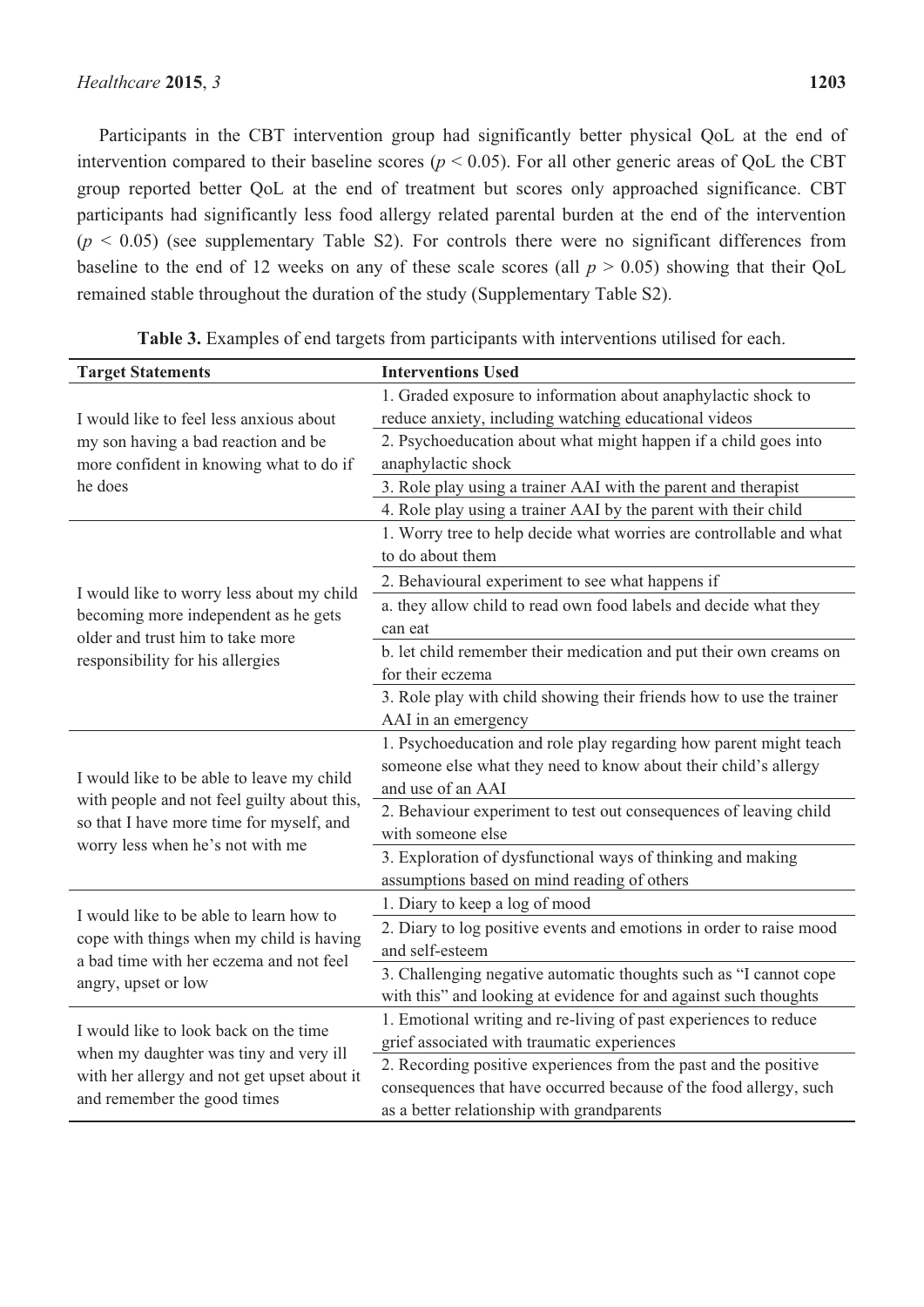| Participant | N of<br><b>Problems</b> |                  | <b>Baseline</b>   |                  | <b>End of Treatment</b> |                  | <b>Change Score</b> |
|-------------|-------------------------|------------------|-------------------|------------------|-------------------------|------------------|---------------------|
|             |                         | <b>Behaviour</b> | <b>Discomfort</b> | <b>Behaviour</b> | <b>Discomfort</b>       | <b>Behaviour</b> | <b>Discomfort</b>   |
| 1           | $\overline{4}$          | 7.0              | 7.5               | 4.0              | 4.5                     | 3.0              | 3.0                 |
| 2           | 4                       | 5.5              | 6.25              | 1.5              | 2.25                    | 4.0              | 4.0                 |
| 3           | 3                       | 7.3              | 8.0               | 3.7              | 3.3                     | 3.6              | 4.7                 |
| 4           | 3                       | 6.0              | 8.0               | 2.0              | 2.0                     | 4.0              | 6.0                 |
| 5           | $\overline{4}$          | 7.5              | 7.5               | 2.75             | 3.5                     | 4.75             | 4.0                 |
| Total       |                         | 6.66             | 7.45              | 2.79             | 3.11                    | 3.87             | 4.34                |
|             | N of<br><b>Targets</b>  |                  | <b>Baseline</b>   |                  | <b>End of Treatment</b> |                  | <b>Change Score</b> |
|             |                         | <b>Behaviour</b> | <b>Discomfort</b> | <b>Behaviour</b> | <b>Discomfort</b>       | <b>Behaviour</b> | <b>Discomfort</b>   |
| 1           | 4                       | 8.0              | 8.0               | 2.0              | 2.0                     | 6.0              | 6.0                 |
| 2           | 4                       | 5.75             | 5.25              | 1.25             | 1.75                    | 4.5              | 3.5                 |
| 3           | 3                       | 7.0              | 7.0               | 4.3              | 3.7                     | 2.7              | 3.3                 |
| 4           | $\overline{4}$          | 7.75             | 8.0               | 1.25             | 1.25                    | 6.5              | 6.75                |
| 5           | 4                       | 7.75             | 7.75              | 2.75             | 3.25                    | 4.75             | 4.5                 |

**Table 4.** Mean problem and target baseline, end of treatment and change scores for each participant.

#### *3.5. Impact of CBT on Psychological Distress*

At baseline the CBT group had significantly higher anxiety, depression and poorer general mental health (GHQ12 scores) than controls (all  $p < 0.05$ ) (see supplementary Table S1). At the end of the intervention there were no longer any significant differences between cases and controls for anxiety and depression, however controls had significantly higher scores than cases on the GHQ12, demonstrating poorer mental health  $(p < 0.05)$  (see supplementary Table S1).

Total 7.25 7.20 2.31 2.39 4.89 4.81

Participants in the CBT intervention group had significantly less worry, anxiety and depression at the end of the intervention compared to their baseline scores. They also had significantly lower scores on the GHQ12 indicating better mental health (all *p* < 0.05). Reductions in levels of stress only approached significance (see supplementary Table S2). For controls, there were no significant differences from baseline to the end of 12 weeks on any of these scale scores, showing stability over time for these variables.

At the start of the intervention four out of the five participants in the CBT group scored over the cut off levels for the GHQ12 and PSWQ and had moderate anxiety and three scored over the cut off for mild depression. Those scoring over the cut offs reduced over the course of the intervention, however numbers within each category were too small for analysis. (Full data can be seen in supplementary Table S3).

#### **4. Discussion**

This case series aimed to assess the appropriateness and effectiveness of Cognitive Behaviour Therapy for reducing psychological distress and improving quality of life in parents of children with food allergy. Mothers having CBT improved over time with significantly lower anxiety, depression and worry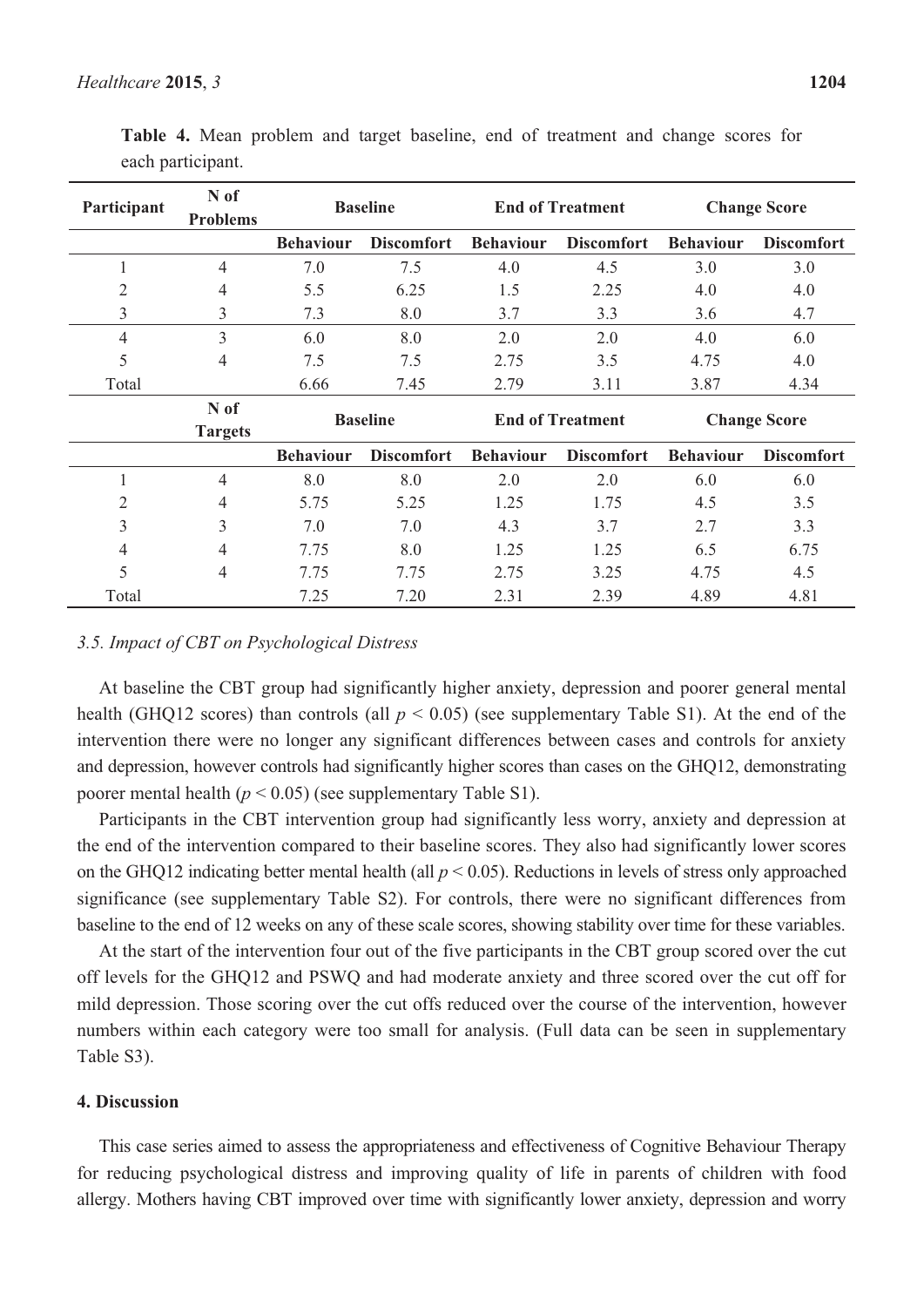and better QoL at the end of therapy compared to their baseline scores. CBT therefore seems to be appropriate for this group of people.

#### *4.1. A New CBT Model for Parents of Children with Food Allergy*

The CBT model developed after assessments with the mothers identified important issues not reported in the food allergy literature before. Factors unrelated to food allergy; such as previous mental health difficulties; past traumatic experiences and being bullied at school are often present in people suffering from mental illness such as depression; panic and generalised anxiety disorder [32] but have not been identified as possible risk factors for parental distress in those with a child with food allergy. Similarly core beliefs such as I am a bad mother; it is my fault my child has an allergy and others cannot be trusted to look after my child have not been conceptualised as core beliefs in the food allergy literature. Other beliefs; such as seeing the world as unsafe; overestimating the risk of death from food allergy; feeling that others have no understanding of the seriousness of allergy and its consequences and believing they are a bad mother for restricting their child's social life have been reported before (e.g., [7,33,34]). Further investigation is required to understand how these negative beliefs are formed; particularly concerning the time at which they develop and why some parents of children with food allergy have such beliefs and others do not. It may be that negative core beliefs not related to food allergy are prominent before diagnosis and they become more salient over time in parents who find it hard to adjust and cope with their child's allergies. Experiences regarding their inability to cope may then reinforce such beliefs. Early detection of negative core beliefs is therefore extremely important in identifying parents in need of support.

Dysfunctional assumptions stemmed from mothers overestimating the risk of a serious reaction or death in their child and a need to keep their child safe. Although a level of vigilance is necessary and assessment of risk is a daily occurrence, participants in this study exhibited extreme levels of vigilance and avoidance. This could be due to previous experiences, particularly of anaphylaxis, increasing their fear, anxiety and uncertainty regarding the future health of their child. This level of vigilance can lead to more overprotective parenting styles [35], increase levels of anxiety [36] and prevent adaptive coping strategies from developing [33]. Negative automatic thoughts maintained these dysfunctional assumptions and triggered a range of emotions such as worry, anxiety, stress, fear, guilt, anger, sadness and grief. Anxiety and stress in particular have been identified in previous literature [4,9]. Anger, trauma and grief have only been reported very recently by parents who felt a loss of having a healthy child and the things they would not be able to do [33,37]. Experiences of an anaphylactic reaction in their child have been reported to have a lasting traumatic effect for the parent [6,37].

## *4.2. Psychological Outcomes for Parents of Food Allergic Children*

Anxiety reported by mothers in the CBT group in the present study was mainly around fears of their child having a serious reaction and worry about using the adrenaline auto-injector. Proussel *et al.* [38] found that parental knowledge for use of an AAI is quite poor and even though parents are shown how to use an AAI in clinic it may be many years before they need to actually use one if their child has well managed allergy. Recent research has found that many mothers quickly forget how to use their AAI after training provided at an allergy clinic [39]. Role play with a trainer AAI worked extremely well in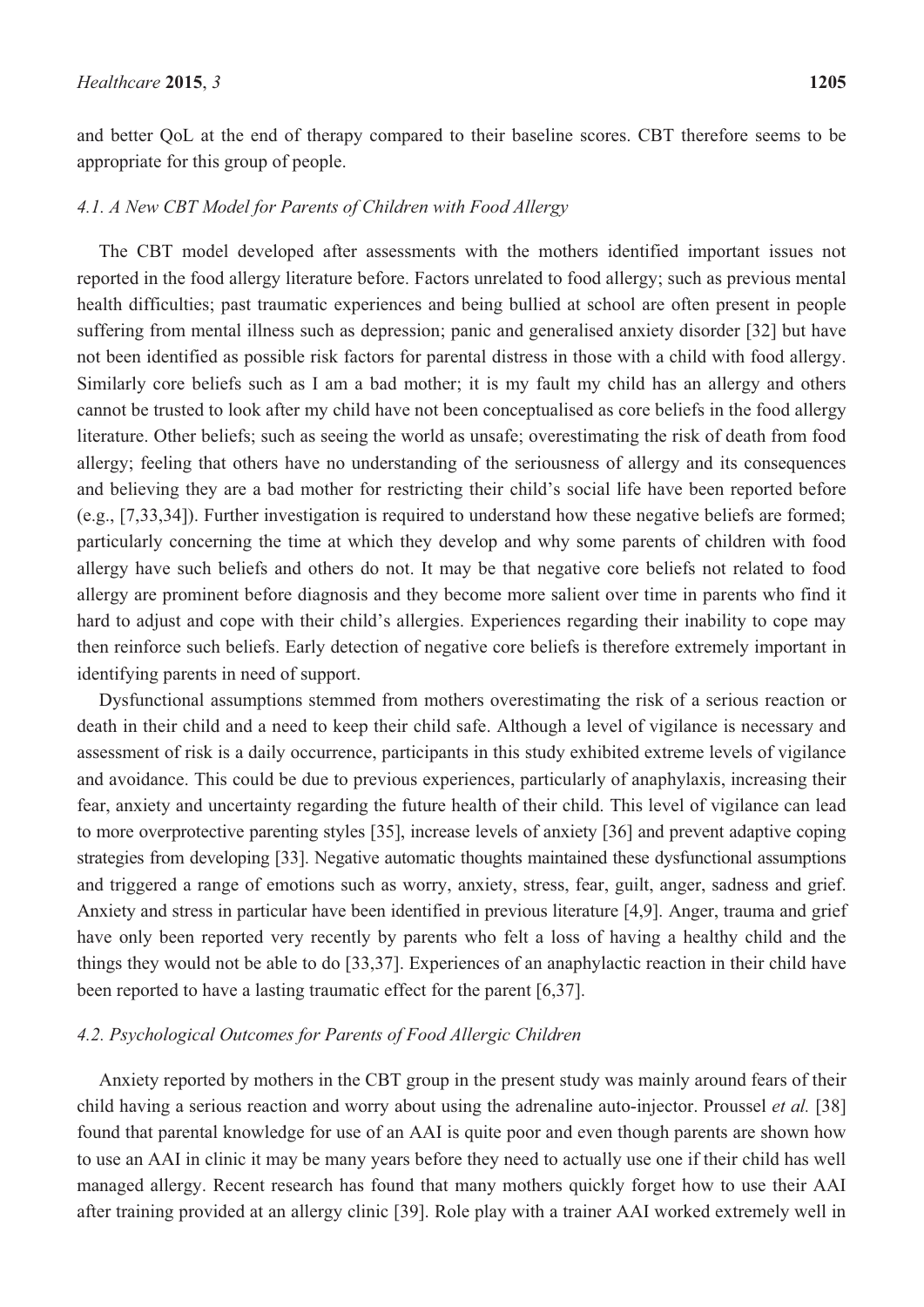therapy in reducing anxiety and regular re-training in the use of AAIs would therefore be very useful, especially as parents who manage allergic reactions well can exhibit less distress [36]. Other anxieties were associated with letting others look after their child and their child becoming more independent as they grow older, which has been reported in the literature as an important issue to deal with [6,37].

Worry was very high in both the control and CBT groups, with many meeting criteria for Generalised Anxiety Disorder (GAD). GAD has not been reported in previous quantitative studies of food allergy, where measures of anxiety do not necessarily focus specifically on this type of worry. Worry has been reported by mothers taking part in qualitative studies; Springston *et al.* [34] conducted interviews with mothers who described being paralysed with fear and found their worries were constant and overwhelming. GAD in relation to food allergy warrants further investigation.

Three out of the five mothers in the CBT group had mild depression and four scored over the cut-off for clinical caseness on the GHQ12. Few studies have measured depression in parents of children with food allergy but there is evidence that low mood is present in a small proportion of this population [9]. Grief and sorrow was also expressed regarding the loss of having a healthy child, which has only recently been identified in the literature [33].

In comparison to those in the CBT group, the majority of scores in the control group were low or in the normal range and scores generally remained stable across the 12 weeks, which is to be expected if they have developed and continue with adaptive coping strategies. Only a sub-set of parents of children with food allergy may therefore require referral to mental health treatment, a conclusion that has been reached by others [40]. Investigation of the type of parent able to cope compared to those who find it difficult would be beneficial in order to identify possible early interventions that could be put in place to help those parents who might go on to struggle once they have been given a food allergy diagnosis. From the present case series areas identified are: a history of mental illness, a tendency to worry about issues in other areas of their lives, misperceptions about the risk of a severe reaction, complex food allergies which take some time to diagnose or symptoms such as eczema which are difficult to control. It may also be a combination of these factors that is important.

## *4.3. Quality of Life for Parents of Food Allergic Children*

Quality of life of parents in the CBT group significantly improved over time. CBT interventions aimed at increasing adaptive coping strategies and confidence in being able to cope with situations such as going on holiday and eating out therefore had a profound effect on reducing the burden felt by parents in these areas.

Most areas of general QoL improved over time, possibly due to parallel improvements in stress, anxiety and depression and an increase in social activities. It is surprising that physical QoL improved in such a short period of time but may be due to improved sleep through a reduction in anxiety, stress and worries.

#### *4.4. Limitations of the Study and Areas for Further Research*

This study has a number of limitations. As this is a case series only a small number of participants are presented here and a larger sample is needed before preliminary findings from this study can be confirmed. Findings may be due to a response bias with participants who requested CBT being very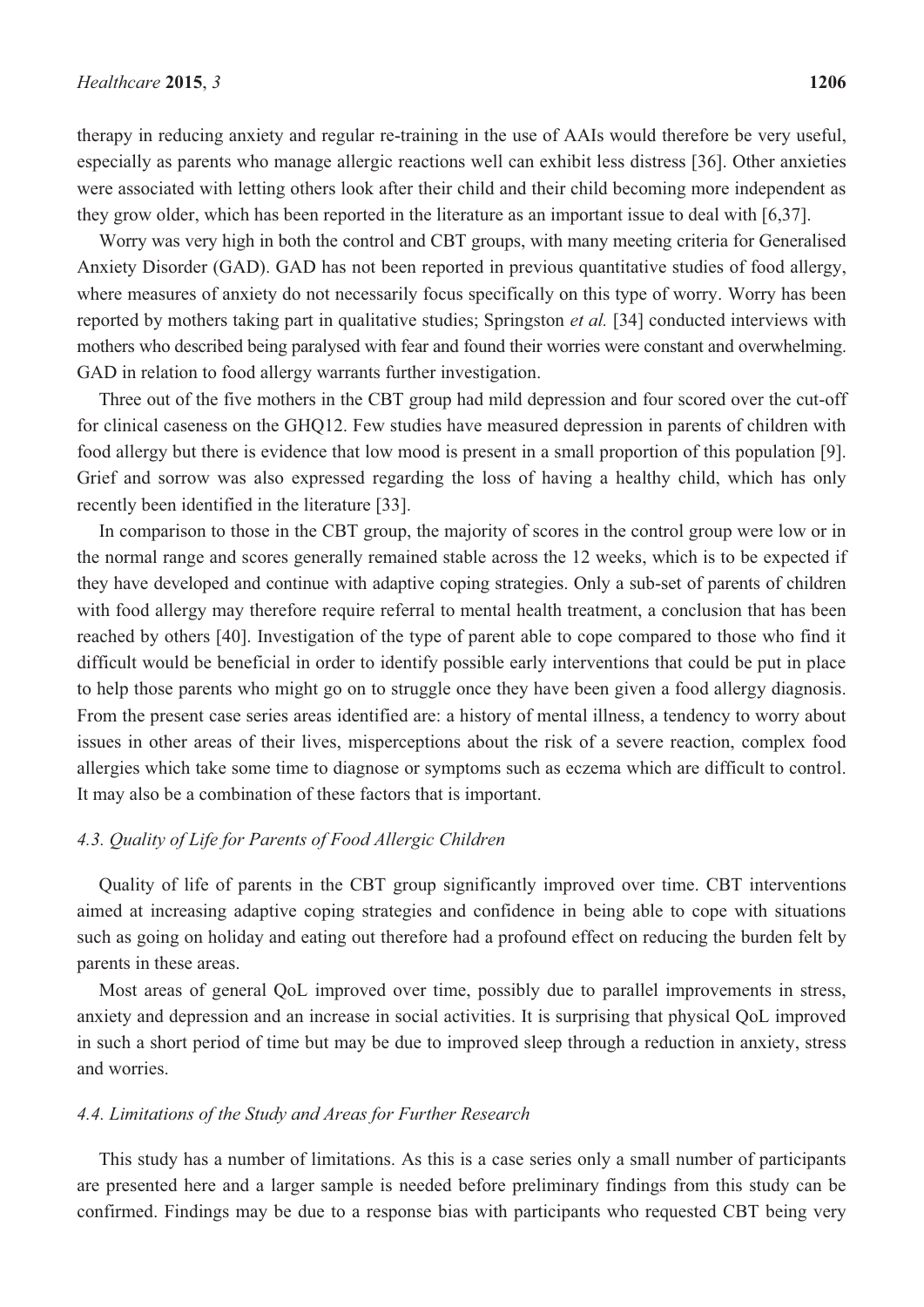motivated to make changes. Small numbers meant that demographic differences between the intervention and control participants could not be ascertained and a fully randomised case control study needs to be run in order to ensure these factors are not related to the findings of the study. A study with a larger sample size would also enable analysis of differences regarding age of child, time since diagnosis of food allergy, effect of type of food and symptoms. The present study had a very narrow sample of white British females; CBT with fathers and participants of other socio-economic and ethnic backgrounds is needed, especially as these participants may have very different social and cultural expectations regarding their role in the family. It would also be beneficial to see if CBT is helpful in children themselves.

The significant improvements in participants having CBT may be due to the therapeutic relationship rather than the CBT itself. A good therapeutic relationship is extremely important in producing successful outcomes for clients [41] and this may have produced improvements in cases in the present study, irrespective of the type of therapy they had. CBT interventions appeared to be extremely effective in the present study and could be targeted to specific difficulties discussed by mothers, lending some support to the argument that CBT is effective as a therapy. Studies utilising other therapies or merely providing someone for parents to talk to need to be compared with the efficacy of CBT in order to establish the best type of therapy for this client group. Efficacy of CBT was also only measured at the end of therapy, when a therapeutic relationship was still salient. Longer-term follow up is needed to ascertain lasting effects of CBT.

It is possible that parents would have improved naturally over time without the aid of CBT, however, this is unlikely as not all CBT participants had children who were newly diagnosed and some had been struggling to cope for some time. Comparison with a wait-list control group who meet the criteria to have CBT is needed in order to confirm this. Finally it is not known whether pre-existing mental health difficulties caused parents to develop maladaptive coping strategies and exhibit increased levels of anxiety, worry and depression or whether it was caused by receiving a diagnosis of food allergy for their child. No participants had received therapy for mental health difficulties immediately preceding food allergy diagnosis and not all participants having CBT reported previous mental health difficulties, but this is certainly an area for further investigation with longitudinal research.

## *4.5. Implications of the Results for Clinical Practice*

Parents who struggle to manage their child's allergy and suffer high levels of distress need to be identified early and referred to mental health services when needed. Screening at allergy clinic may help identify those families at risk and results from the present case series offers some areas in which screening may be beneficial, including previous mental health difficulties, high levels of worry and anxiety, lack of social support and negative beliefs surrounding the allergy. Assumptions of risk and hyper-vigilance should also be assessed.

CBT can be expensive, is not always available and there may be long waiting lists so ways in which aspects of CBT could be incorporated into routine clinical visits need to be developed and evaluated. The provision of good quality information about food allergy, which parents can use themselves and provide to their friends, family and child care providers is vitally important. Information about the possible psychological effects of food allergy on parents should be provided, including ways in which parents can develop adaptive coping strategies. The whole family should consider sharing of responsibilities of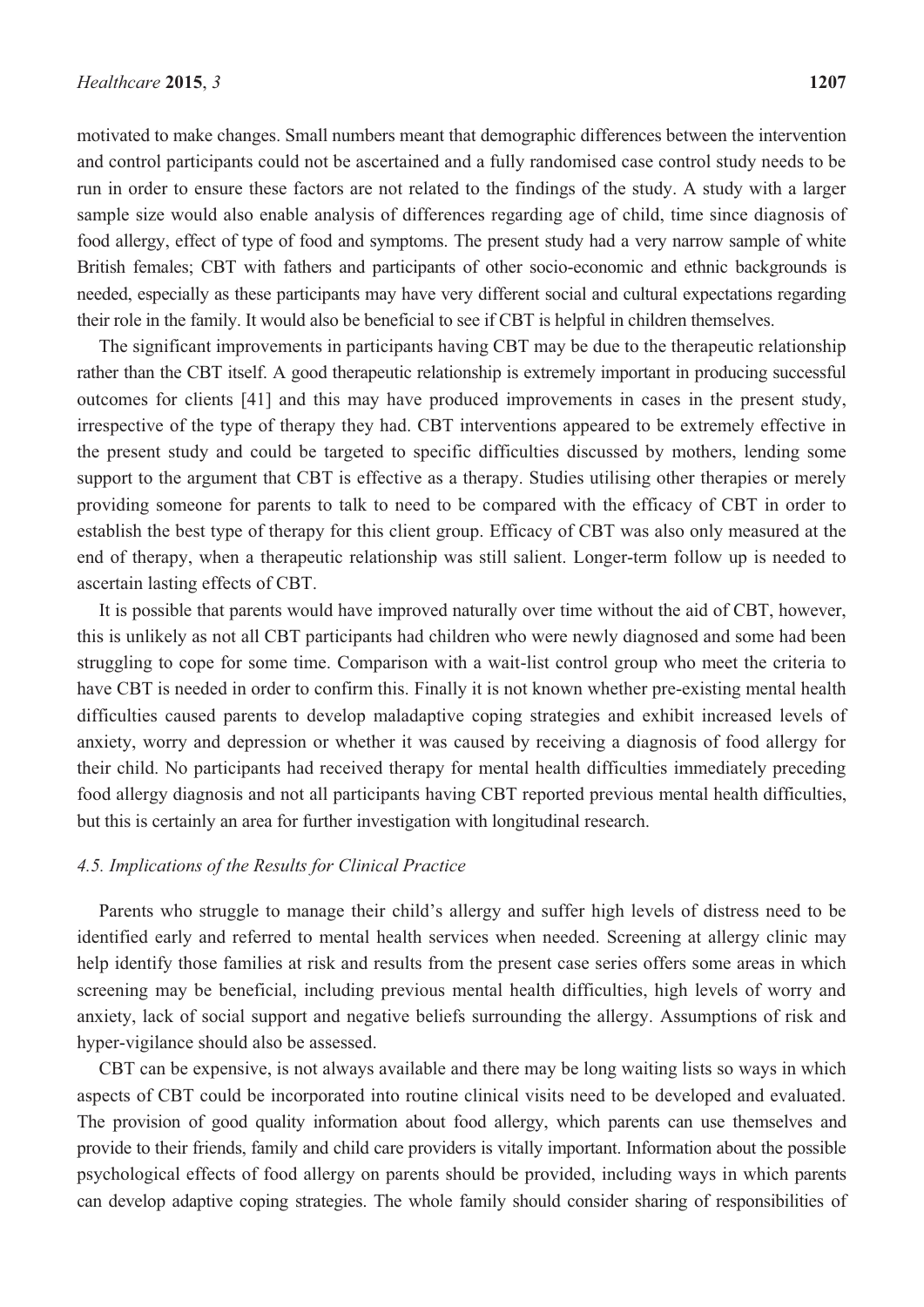food allergy to prevent high levels of burden on the mother. For those children that need adrenaline, AAI training should be given at clinic with repeater sessions at regular intervals and all parents should be provided with a trainer AAI to take home so that they and their children can practice.

Provision of information about local and national support groups is important as normalising allergy and fostering an understanding that others have the same difficulties can help to reduce the stigma associated with food allergy and can help prevent parents feeling isolated [37]. Evaluation of the effectiveness of these strategies to reduce distress felt by parents and improve coping is needed.

# **5. Conclusions**

Preliminary results from this case series show that CBT may be an effective therapy for parents of children with food allergy in reducing anxiety, worry, stress and depression and improving quality of life. Therapy needs to take into consideration the fact that anxiety may not be completely removed as this may in fact be detrimental to the child's safety as it may reduce vigilance. Parents need to accept that their child will always live with risk and develop a balance between avoiding that risk and learning to live a relatively normal life [35]. CBT may be a therapy that can aid this learning, improve coping strategies used by parents and reduce the distress they feel.

## **Acknowledgments**

The author would like to thank the parents who took part in the study and the Will Carroll and Donna Traves for help in recruiting participants from their allergy clinic.

# **Author Contributions**

The author of this paper designed and ran the study, collected and analysed the data and wrote the manuscript.

# **Conflicts of Interest**

The authors declare no conflict of interest.

#### **Abbreviations**

| AAI         | Adrenaline auto-injector                                   |
|-------------|------------------------------------------------------------|
| <b>CBT</b>  | Cognitive Behaviour Therapy                                |
| FAQL-PB     | Food Allergy Quality of Life-Parental Burden questionnaire |
| $GHQ-12$    | General Health Questionnaire                               |
| <b>HADS</b> | Hospital Anxiety and Depression Scale                      |
| <b>PSS</b>  | <b>Perceived Stress Scale</b>                              |
| <b>PWSQ</b> | Penn State Worry Questionnaire                             |
| <b>OoL</b>  | Quality of Life                                            |
| WHOQoL-BREF | World Health Organisation Quality of Life Scale            |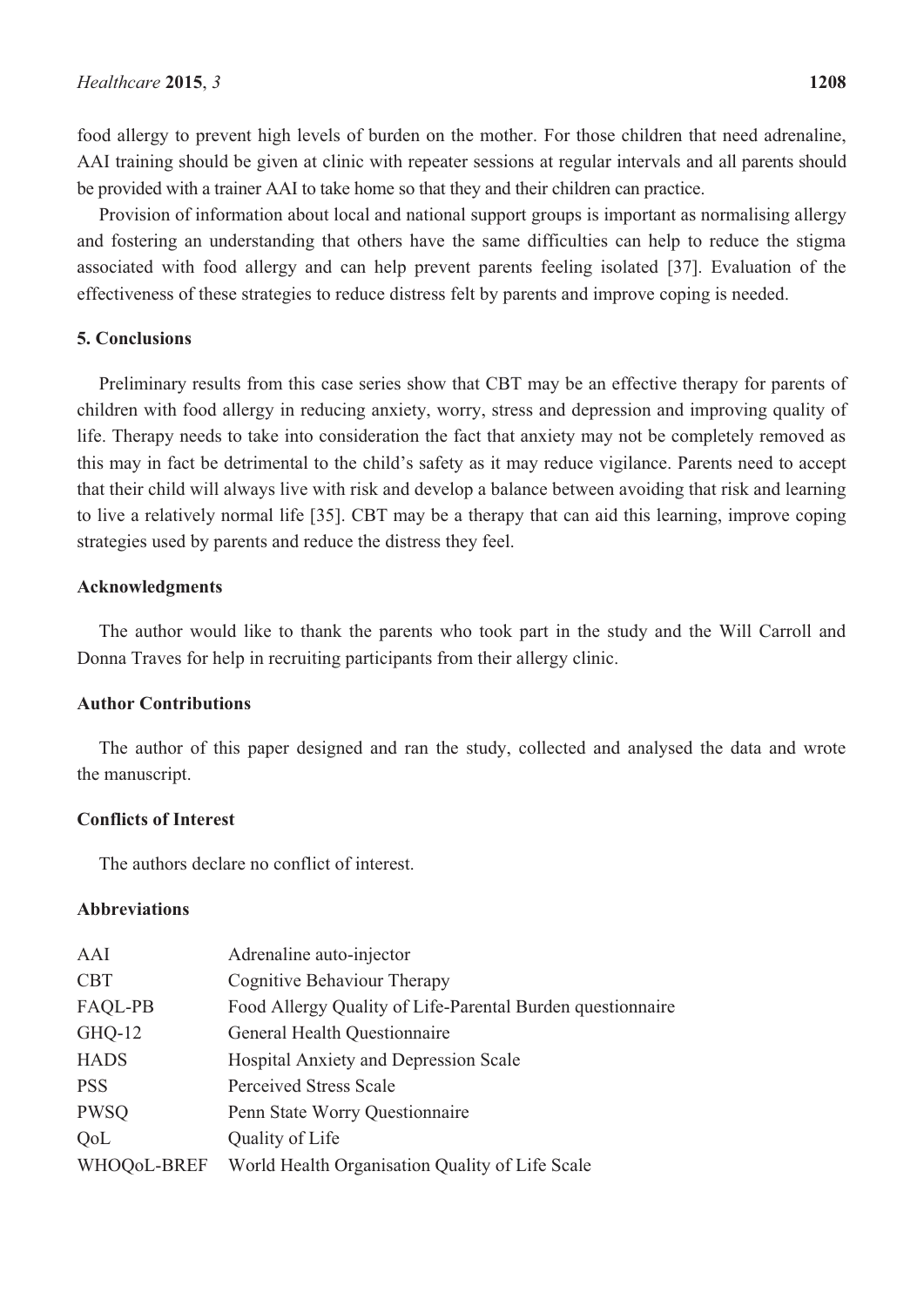# **References**

- 1. Sicherer, S.H. Epidemiology of food allergy. *J. Allergy Clin. Immunol.* **2011**, *127*, 594–602.
- 2. Kotz, D.; Simpson, C.R.; Sheikh, A. Incidence, prevalence, and trends of general practitioner-recorded diagnosis of peanut allergy in England, 2001 to 2005. *J. Allergy Clin. Immunol.* **2011**, *127*, 623–630.
- 3. Cummings, A.; Knibb, R.C.; King, R.; Lucas, J. The psychosocial impact of food allergy on children and adolescents: A review. *Allergy* **2010**, *65*, 933–945.
- 4. King, R.M.; Knibb, R.C.; Hourihane, J.O. Impact of peanut allergy on quality of life, stress and anxiety in the family. *Allergy* **2009**, *64*, 461–468.
- 5. Cummings, A.; Knibb, R.C.; Erlewyn-Lajeunesse, M.; King, R.; Hich, G.; Lucas, J. Management of nut allergy influences quality of life and anxiety in children and their mothers. *Pediatr. Allergy Immunol.* **2010**, *21*, 586–594.
- 6. Akeson, N.; Worth, A.; Sheikh, A. The psychosocial impact of anaphylaxis on young people and their parents. *Clin. Exp. Allergy* **2007**, *37*, 1213–1220.
- 7. Gillespie, C.A.; Woodgate, R.L.; Chalmers, K.I.; Watson, W.T. "Living with risk": Mothering a child with food-induced anaphylaxis. *J. Pediatr. Nurs.* **2007**, *22*, 30–42.
- 8. Boyce, J.A.; Assa'ad, A.; Burks, A.W.; Jones, S.M.; Sampson, H.A.; Wood, R.A.; Plaut, M.; Cooper, S.F.; Fenton, M.J.; Arshad, S.H.; *et al*. Guidelines for the diagnosis and management of food allergy in the United States: Report of the NIAID-Sponsored expert panel. *J. Allergy Clin. Immunol.* **2010**, *126*, S1–S58.
- 9. Knibb, R.C.; Semper, H. Impact of suspected food allergy on emotional distress and family life of parents prior to allergy diagnosis. *Pediatr. Allergy Immunol.* **2013**, *24*, 798–803*.*
- 10. LeBovidge, J.S.; Timmons, K.; Rich, C. Evaluation of a group intervention for children with food allergy and their parents. *Ann. Allergy Asthma Immunol.* **2008**, *101*, 160–165.
- 11. Polloni, L.; Lazzarotto, F.; Bonaguro, R.; Toniolo, A.; Celegato, N.; Muraro, A. Psychological care of food allergic children and their families: An exploratory analysis. *Pediatr. Allergy Immunol.* **2014**, *26*, 80–92.
- 12. Starcevic, M. Anxiety states: A review of conceptual and treatment issues. *Curr. Opin. Psychiatry* **2006**, *19*, 79–83.
- 13. Hunot, V.; Churchill, R.; Teixeira, V.; de Lima, M. Psychological therapies for generalised anxiety disorders. *Cochrane Database Syst. Rev.* **2007**, doi:10.1002/14651858.CD001848.
- 14. Ross, C.J.M.; Davis, T.M.A.; MacDonald, G.F. Cognitive-behavioural treatment combined with asthma education for adults with asthma and coexisting panic disorder. *Clin. Nurs. Res.* **2005**, *14*, 131–157.
- 15. Coventry, P.A.; Gellatly, J.L. Improving outcomes for COPD patients with mild-to-moderate anxiety and depression: A systematic review of cognitive behavioural therapy. *Br. J. Health Psychol.* **2008**, *13*, 381–400.
- 16. Pu, C.; van den Bergh, O.; Lemaigre, V.; Demedts, M.; Verleden, G. Evaluation of an individualised asthma programme directed at behavioural change. *Eur. Respir. J.* **2003**, *21*, 109–115.
- 17. Parry, G.D.; Cooper, C.L.; Moore, J.M.; Yadegarfar, G.; Campbell, M.J.; Esmonde, L.; Morice, A.H.; Hutchcroft, B.J. Cognitive behavioural intervention for adults with anxiety complications of asthma: Prospective randomised trial. *Respir. Med.* **2010**, *106*, 802–810.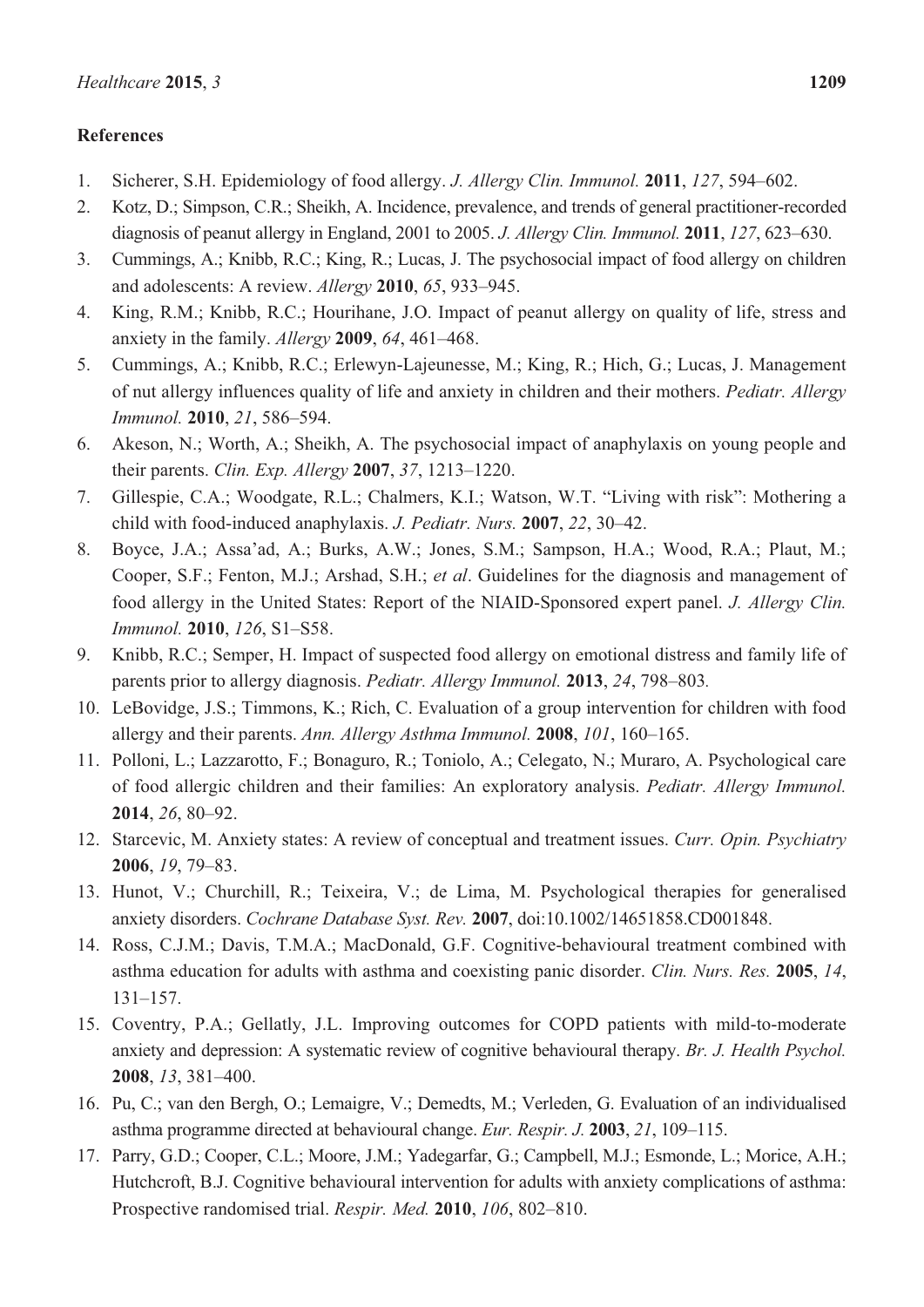- 18. Wong, F.K.D.; Poon, A. Cognitive behavioural group treatment for Chinese parents with children with developmental disabilities in Melbourne, Australia: An efficacy study. *Aust. N. Z. J. Psychiatry* **2010**, *44*, 742–749.
- 19. American Psychiatric Association. *Diagnostic and Statistical Manual of Mental Disorders-Revised*, 4th ed.; American Psychiatric Press: Washington, DC, USA, 2000.
- 20. Zigmond, A.S.; Snaith, R.P. The hospital anxiety and depression scale. *Acta Psychiatr. Scand.* **1983**, *67*, 361–370.
- 21. Moorey, S.; Greer, S.; Watson, M.; Gorman, C.; Rowden, L.; Tunmore, R.; Robertson, B.; Bliss, J. The factor structure and factor stability of the hospital anxiety and depression scale in patients with cancer. *Br. J. Psychiatry* **1991**, *158*, 255–259.
- 22. Cohen, S.; Kamarck, T.; Mermelstein, R. A global measure of perceived stress. *J. Health Soc. Behav.* **1983**, *24*, 385–396.
- 23. Cohen, S.; Williamson, G.M. *The Social Psychology of Health*; Sage: London, UK, 1988.
- 24. Cohen, B.L.; Noone, S.; Munoz-Furlong, A.; Sicherer, S.H. Development of a questionnaire to measure quality of life in families with a child with food allergy. *J. Allergy Clin. Immunol.* **2004**, *114*, 1159–1163.
- 25. Knibb, R.C.; Stalker, C. Validation of the food allergy quality of life-parental burden questionnaire in the UK. *Qual. Life Res.* **2013**, *22*, 1841–1849.
- 26. Skevington, S.M.; Lotfy, M.; O'Connell, K.A. The World Health Organization's WHOQOL-BREF quality of life assessment: Psychometric properties and results of the international field trial. A report from the WHOQOL Group. *Qual. Life Res.* **2004**, *13*, 299–310.
- 27. Meyer, T.J.; Miller, M.L.; Metzger, R.L.; Borkovec, T.D. Development and validation of the penn state worry questionnaire. *Behav. Res. Ther.* **1990**, *28*, 487–495.
- 28. Goldberg, D.; Williams, P. *A User's Guide to the General Health Questionnaire*; NFER-Nelson: Slough, UK, 1988.
- 29. Richards, D.A.; McDonald, B. *Behavioural Psychotherapy: A Handbook for Nurses*; Sage: London, UK, 1990.
- 30. Grant, A.; Townend, M.; Mills, J.; Cockx, A. *Assessment and Case Formulation in Cognitive Behavioural Therapy*; Sage: London, UK, 2008.
- 31. Field, A. *Discovering Statistics Using IBM SPSS Statistics*, 4th ed.; Sage: London, UK, 2013.
- 32. Westbrook, D.; Kennerley, H.; Kirk, J. *An Introduction to Cognitive Behaviour Therapy: Skills and Applications*; Sage: London, UK, 2007.
- 33. Williams, N.A.; Parra, G.R.; Elkin, T.D. Subjective distress and emotional resources in parents of children with food allergy. *Child. Health Care* **2009**, *38*, 213–227.
- 34. Springston, E.E.; Smith, B.; Shulruff, J.; Pongracic, J.; Holl, J.; Gupta, R.S. Variations in quality of life among caregivers of food allergic children. *Ann. Allergy Asthma Immunol.* **2010**, *105*, 287–294.
- 35. Herbert, L.J.; Dahlquist, L.M. Perceived history of anaphylaxis and parental overprotection, autonomy, anxiety and depression in food allergic young adults. *J. Clin. Psychol. Med. Settings* **2008**, *15*, 261–269.
- 36. Ravid, N.L.; Annunziato, R.A.; Ambrose, M.A.; Chuang, K.; Mullarkey, C.; Sicherer, S.H.; Shemesh, E.; Cox, A.L. Mental health and quality-of-life concerns related to the burden of food allergy. *Immunol. Allergy Clin. North Am.* **2012**, *32*, 83–95.